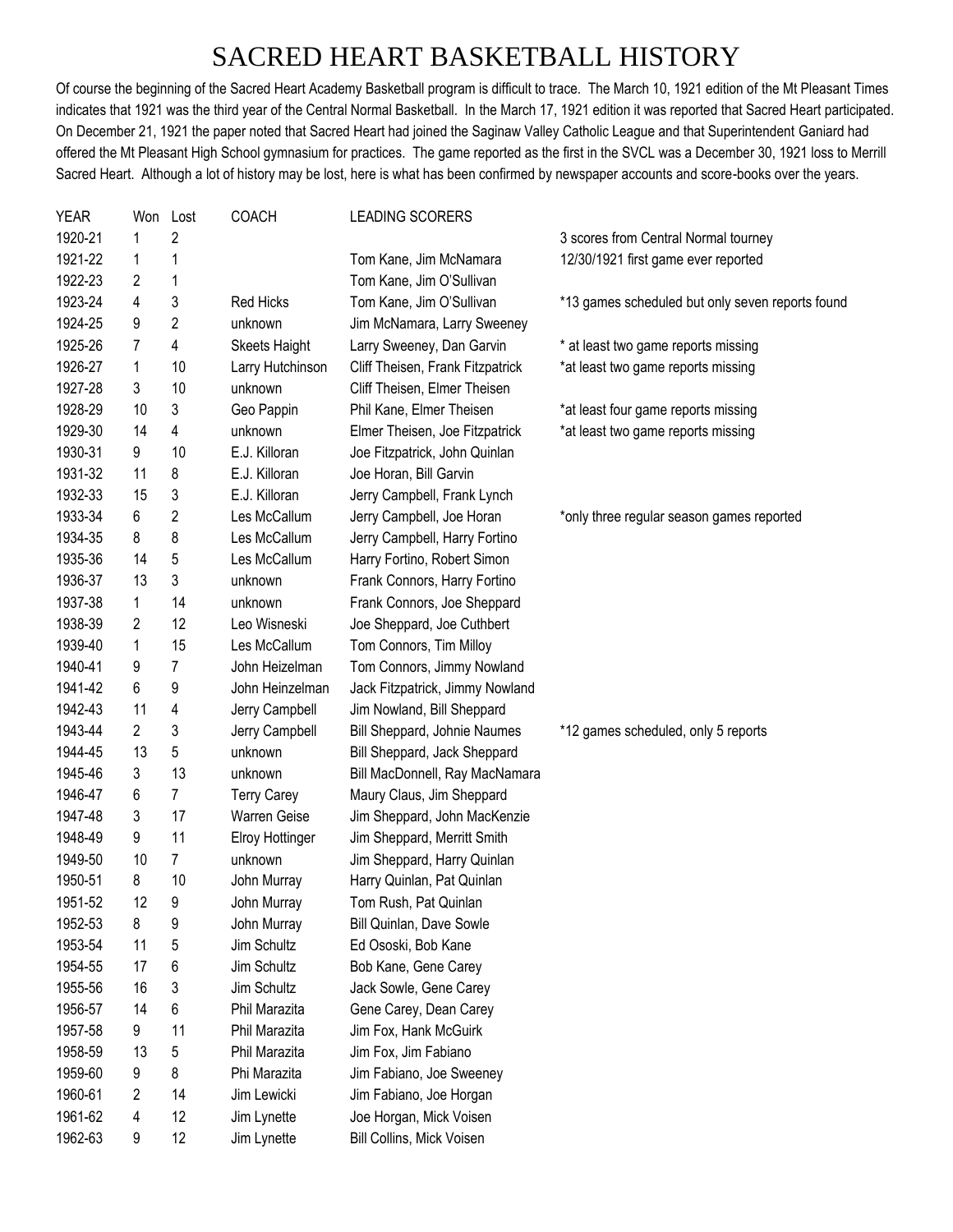| <b>YEAR</b>        | Won      | Lost           | <b>COACH</b>                | <b>LEADING SCORERS</b>                                   |                  |
|--------------------|----------|----------------|-----------------------------|----------------------------------------------------------|------------------|
| 1963-64            | 18       | 3              | Jim Lynette                 | Bill Collins, Bob Rzepecki                               |                  |
| 1964-65            | 17       | $\overline{2}$ | <b>Bob Utterback</b>        | Dick Horgan, Frank Hackett                               |                  |
| 1965-66            | 20       | 1              | <b>Bob Utterback</b>        | Mike Hackett, Dick Horgan                                |                  |
| 1966-67            | 25       | 0              | <b>Bob Utterback</b>        | Mike Hackett, Mick Natzel                                | State Champion   |
| 1967-68            | 20       | $\overline{2}$ | <b>Bob Utterback</b>        | Mark Simons, Mike Funnell                                |                  |
| 1968-69            | 8        | 14             | Joe Grabowski               | Dan Kostrzewa, Pat Funnell                               |                  |
| 1969-70            | 19       | 4              | Joe Grabowski               | Jim Luesse, Dan Kostrzewa                                |                  |
| 1970-71            | 13       | 3              | Joe Grabowski               | Jim Luesse, Bill Kovach                                  |                  |
| 1971-72            | 15       | 4              | Joe Grabowski               | Bill Kovach, Bill Johnston                               |                  |
| 1972-73            | 8        | 13             | <b>Bob Keefe</b>            | Tom Brossard, Mike Scully                                |                  |
| 1973-74            | 15       | 6              | Dennis Kuiper               | Dave Simons, Joe Simons                                  |                  |
| 1974-75            | 24       | 3              | Dennis Kuiper               | Bill Myler, Dave Simons                                  |                  |
| 1975-76            | 16       | 6              | Dennis Kuiper               | Bill Myler, Kevin Walton                                 | State Champion   |
| 1976-77            | 9        | 12             | Mick Natzel                 | Tom Pasche, Mike McCormick                               |                  |
| 1977-78            | 14       | 7              | Bob Ryan                    | Tom Pasche, Jim Pasche                                   |                  |
| 1978-79            | 16       | 6              | Dan Cwayna                  | Jim Pasche, Andy Simons                                  |                  |
| 1979-80            | 17       | 7              | Dan Cwayna                  | Andy Simons, Steve McDonald                              |                  |
| 1980-81            | 13       | 11             | Bob Horan                   | Brian Pasche, Mark Miller                                |                  |
| 1981-82            | 12       | 11             | Bob Horan                   | Brian Wohlscheid, John McCann                            |                  |
| 1982-83            | 10       | 11             | Bob Horan                   | Doug Wentworth, Dominic Croll                            |                  |
| 1983-84            | 8        | 13             | Bob Horan                   | Tim McDonald, Dan Scully                                 |                  |
| 1984-85            | 13       | 8              | Mike Gray                   | Jeff Sandy, Doug Kunik                                   |                  |
| 1985-86            | 16       | 7              | Mike Gray                   | Doug Kunik, Jeff Sandy                                   |                  |
| 1986-87            | 10       | 13             | Mike Gray                   | Matt Nivison, B.J. Zimmerman                             |                  |
| 1987-88            | 4        | 17             | Mike Gray                   | Geoff Pollack, Wayne Packolka                            |                  |
| 1988-89            | 9        | 12             | Dan Simons                  | Mick Natzel, Wayne Pacholka                              |                  |
| 1989-90            | 16       | 5              | Dan Simons                  | Mick Natzel, Ken Hartman                                 |                  |
| 1990-91            | 19       | 4              | Dan Simons                  | Rob Ervin, Brian Gaede                                   |                  |
| 1991-92            | 20       | 3              | Dan Simons                  | Hedlun Walton, Jeff Tyler                                |                  |
| 1992-93            | 7        | 14             | Dan Simons                  | Jeff Tyler, Ben Hackett                                  |                  |
| 1993-94            | 11       | 10             | Dan Simons                  | Ben Hackett, Joe LaPalme                                 |                  |
| 1994-95            | 8        | 13             | Dan Simons                  | Mike Brocavich, Mike Seestedt                            |                  |
| 1995-96            | 18       | 5              | Dan Simons                  | Jason Kile, John Hunter                                  |                  |
| 1996-97            | 14       | 9              | Dan Simons                  | John Hunter, Tim Groves                                  |                  |
| 1997-98            | 19       | 5              | <b>Bill Flannery</b>        | Nick Grinzinger, Jim Wood                                |                  |
| 1998-99            | 12       | 11             | <b>Bill Flannery</b>        | Dave Garrett, Kip Hartman                                |                  |
| 1999-00            | 12       | 10             | <b>Bill Flannery</b>        | Mark Koester, Jim Wood                                   |                  |
| 2000-01            | 12       | 11             | <b>Bill Flannery</b>        | Zack Simons, Dave Schmidt                                |                  |
| 2001-02            | 9        | 13             | <b>Bill Flannery</b>        | Zack Simons, Andy Theisen                                |                  |
| 2002-03            | 9        | 13             | <b>Rick Roberts</b>         | Chris Roberts, Bubba Curtiss                             |                  |
| 2003-04            | 9        | 12             | Keisha Brown                | Bubba Curtiss, John Roberts                              |                  |
| 2004-05            | 25       | 1              | Keisha Brown                | Bubba Curtiss, Ryan Lilly                                |                  |
| 2005-06            | 25       | $\overline{2}$ | Keisha Brown                | Pat Theisen, Caleb Simons                                | State Runner-Ups |
| 2006-07            | 21       | 4              | Keisha Brown                | Caleb Simons, Alex Wood                                  |                  |
| 2007-08            | 17       | 7              | Keisha Brown                | Alex Wood, Bill Hilliard                                 |                  |
| 2008-09<br>2009-10 | 17<br>17 | 4              | Keisha Brown<br>Pat Theisen | Billy Myler, Mike Lilly                                  |                  |
|                    |          | 5              | Pat Theisen                 | Mike Lilly, Billy Myler                                  |                  |
| 2010-11<br>2011-12 | 16<br>17 | 6<br>6         | Pat Theisen                 | Bennett Myler, Thadd Levine<br>Mitch Myler, Brooks Hyble |                  |
| 2012-13            | 17       | 3              | Pat Theisen                 | Mitch Myler, Brooks Hyble                                |                  |
| 2013-14            | 20       | 4              | Pat Theisen                 | Kevin Gamble, Ben Goenner                                |                  |
| 2014-15            | 17       | 6              | Pat Theisen                 | Ben Goenner, Kyle Szymanski                              |                  |
| 2015-16            | 9        | 10             | Pat Theisen                 | Tony Perez, Kyle Szymanski                               |                  |
|                    |          |                |                             |                                                          |                  |